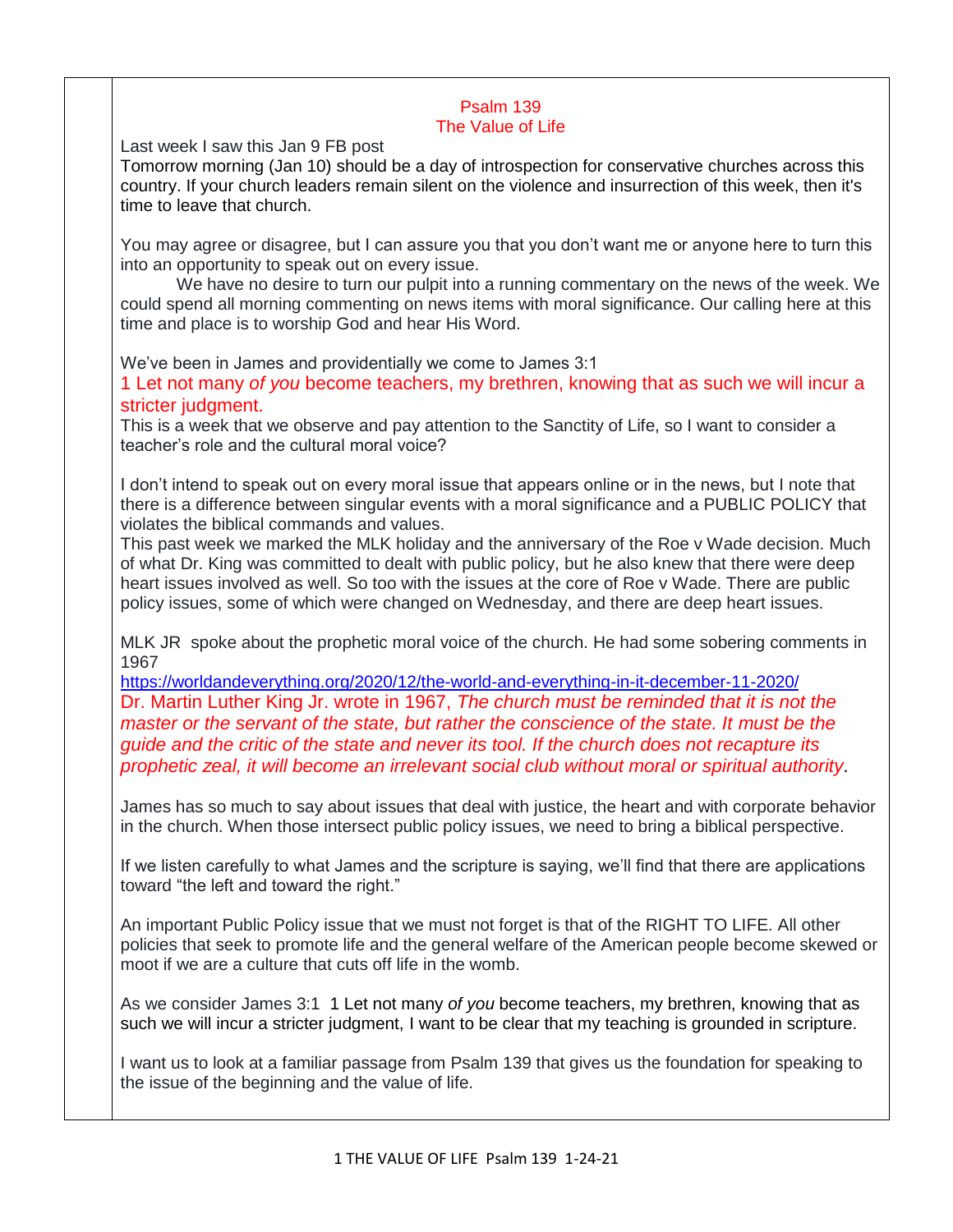13 For You formed my inward parts; You wove me in my mother's womb. 14 I will give thanks to You, for I am fearfully and wonderfully made; Wonderful are Your works, And my soul knows it very well. 15 My frame was not hidden from You, When I was made in secret, And skillfully wrought in the depths of the earth; 16 Your eyes have seen my unformed substance; And in Your book were all written The days that were ordained for me, When as yet there was not one of them. This next passage that is commonly used during Advent also speaks about the status and value of life in the womb. Luke 1:15 – "this child will be filled with the Holy Spirit from the womb" 39 Now at this time Mary arose and went in a hurry to the hill country, to a city of Judah, 40 and entered the house of Zacharias and greeted Elizabeth. 41 When Elizabeth heard Mary's greeting, the baby leaped in her womb; and Elizabeth was filled with the Holy Spirit. 44 For behold, when the sound of your greeting reached my ears, the baby leaped in my womb for joy. These are just two passages that affirm a biblical perspective on the value of life in the womb. There is an affirmation of value because God is seen as the maker, the creator. It is by His hand and His skill that each human being is fearfully and wonderfully made. The passage from Luke1 ascribes "joy" to the baby in Elizabeth's womb. The pro-choice argument for nearly 50 years has been that it's not a baby in the womb, but it's merely a tissue mass. A tissue mass doesn't leap for joy. I found the testimony and comments of Kira Davis quite compelling on the subject Life and Choice. For years she described herself as Pro-life but pro-choice …until she had a sonogram at 12 weeks in her first pregnancy and saw the baby sucking his thumb. After that she knew she could no longer be pro-life AND pro-choice. She said to her husband, 'We could go and get rid of this baby today and no one would ask a question. The baby was sucking his thumb.' It was the first moment that a baby became human to me and that's when I realized that I can't be pro-choice and pro-life at the same time. I know good people and some believers who say, "Government shouldn't be making that decision for a couple", but I want to challenge you on that. If you draw that out to its logical conclusion, the question we run into is "where does life begin?" (podcast JustListenToYourelf episode 4 8:00mark begins story). Friends, that question is crucial. If you avoid that question and its conclusions then you can't really have an open discussion about what abortion really is. The starting point is the key – is it a life? Where does life begin? Our starting assumptions will determine our end point. Mastermind game – if you have the wrong guess at the beginning it will throw you off. **MASTERMIND**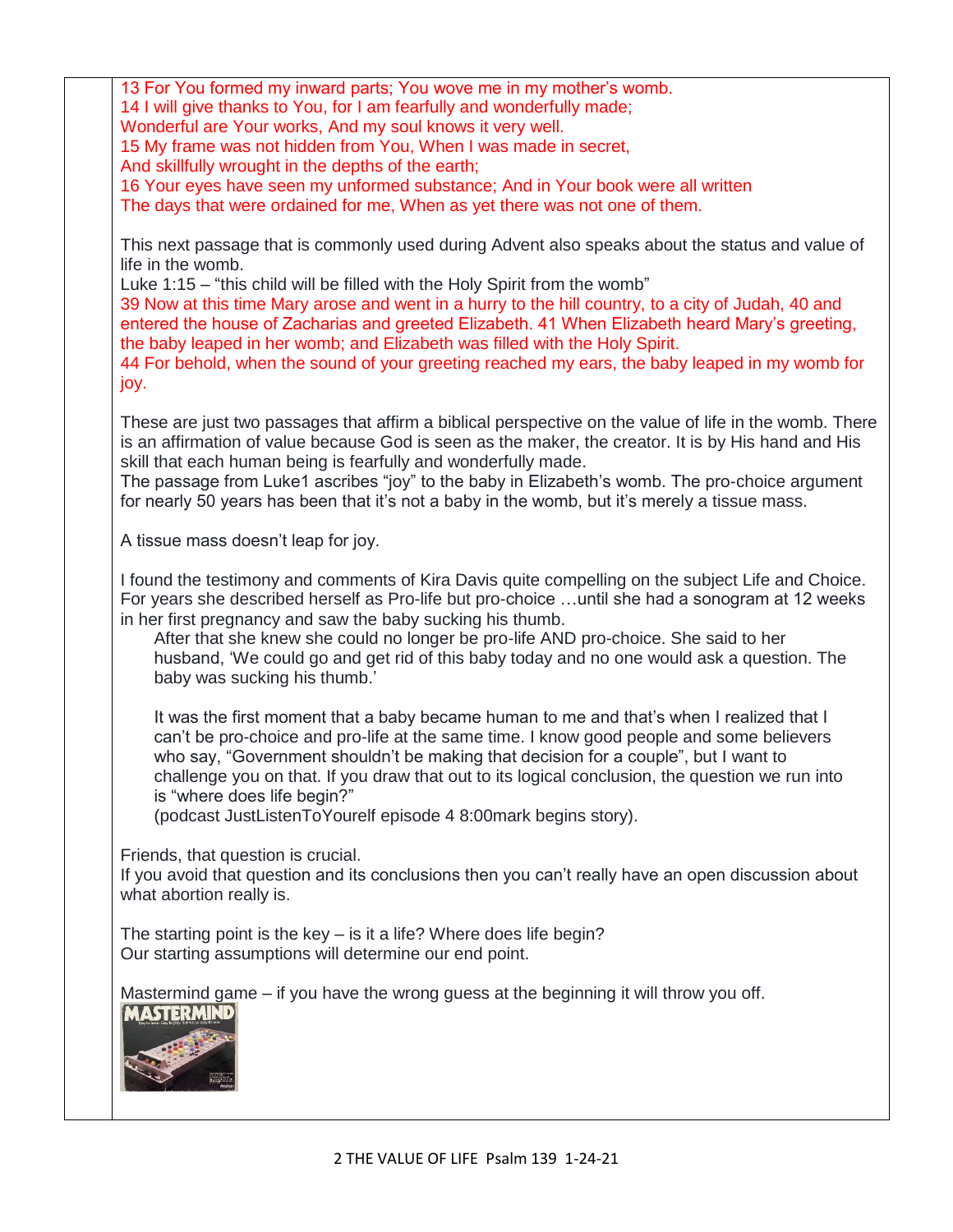| In the game MasterMind you get clues to help you.<br>DO WE HAVE CLUES to deal with the question, "Where does life begin?"<br>YES. Common Sense and then Ps 139                                                                                                                                                                                                                                                                                                                                                |
|---------------------------------------------------------------------------------------------------------------------------------------------------------------------------------------------------------------------------------------------------------------------------------------------------------------------------------------------------------------------------------------------------------------------------------------------------------------------------------------------------------------|
| The issue as it relates to public policy is, "What do we do with the clues?"                                                                                                                                                                                                                                                                                                                                                                                                                                  |
| If we acknowledge that there is life in the womb then there should be a sense of awe.                                                                                                                                                                                                                                                                                                                                                                                                                         |
| Psalm 139 shows us that sense of awe.<br>13 For You formed my inward parts; You wove me in my mother's womb.<br>14 I will give thanks to You, for I am fearfully and wonderfully made;<br>Wonderful are Your works, And my soul knows it very well.                                                                                                                                                                                                                                                           |
| One doesn't have to be a believer to understand that life begins at conception. Anyone can follow<br>the science, but a biblical worldview should lead to a sense of awe about life.                                                                                                                                                                                                                                                                                                                          |
| A pro-life position has the framework for a consistent view of where life begins – the moment of<br>conception. A cell dividing organism is said to be living, no matter how small or insignificant. It<br>doesn't have to be human life to be a living substance. Plants and animals grow by cell division and<br>we call them 'life'.                                                                                                                                                                       |
| EX: If astronomers were to find a dividing cell based form on Mars, the headline would be<br>"There is Life on Mars."<br>So why can't they see and admit that the dividing cells in the womb are evidence of life?                                                                                                                                                                                                                                                                                            |
| So the argument goes from, "OK, it is life, but is it a human life?"<br>WHAT OTHER KIND WOULD IT BE?                                                                                                                                                                                                                                                                                                                                                                                                          |
| EX: If we asked a room full of 7 year olds whose moms were pregnant, "What is growing in<br>mommy's tummy?", What would they say?  A BABY                                                                                                                                                                                                                                                                                                                                                                     |
| If we ask, "Is it a human baby?" they would look at you like you were crazy.<br>WHAT OTHER KIND OF LIFE WOULD IT BE?<br>They know that mom is NOT giving birth to a dog, cat, giraffe, tree, fish, or a bush. She is carrying a<br>BABY.                                                                                                                                                                                                                                                                      |
| Even at that age they are old enough to" follow the science."                                                                                                                                                                                                                                                                                                                                                                                                                                                 |
| In my lifetime Planned Parenthood once followed the science<br>1963 pamphlet titled "Is Birth Control Abortion?"<br>. The pamphlet read:<br>"Is birth control abortion? Definitely not. An abortion kills the life of a baby after it has begun.<br>It is dangerous to your life and health. It may make you sterile so that when you want a child<br>you cannot have it. Birth control merely post-pones the beginning of life."<br>(Is Birth Control Abortion, Planned Parenthood pamphlet, Aug. 1963, p.1) |
| By contrast TODAY, the pro-abortion/ pro-choice side has NO consistent coherent scientific baseline<br>for when life begins or for the value of life. For them it's a random guessing game - 20 weeks, 30<br>weeks, in the birth canal, once it is delivered?? There is no clear answer.                                                                                                                                                                                                                      |
| Because there is no principle ABOUT THE value of life we see dangerous results.<br>Ideas have consequences; Bad Ideas have victims                                                                                                                                                                                                                                                                                                                                                                            |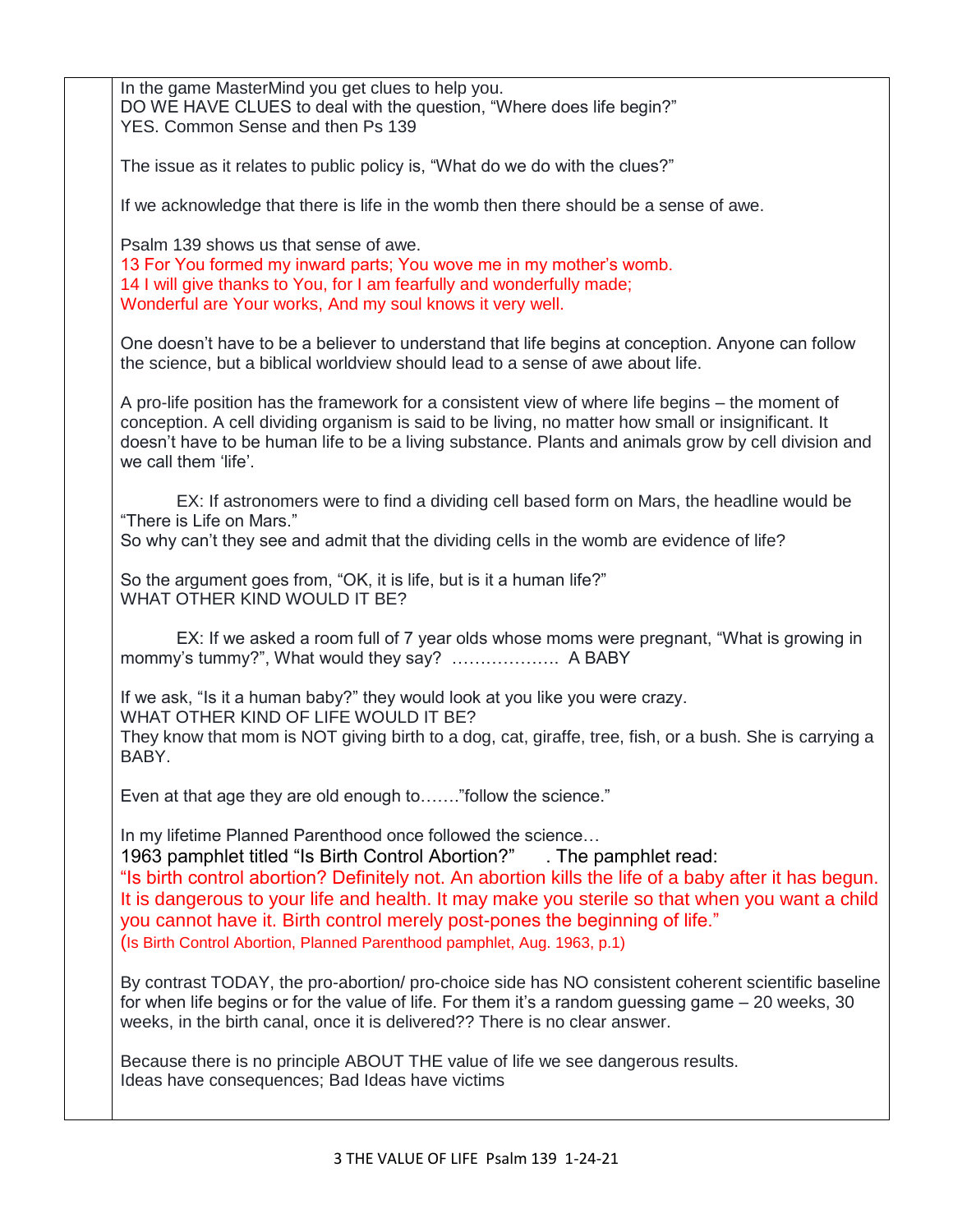| https://www.liveaction.org/news/dick-gregory-government-funded-abortion-birth-control-programs-<br>equals-genocide-blacks/                                                                                                                                                                                                                                                                                                                                                                                                                                                                                                                                                     |
|--------------------------------------------------------------------------------------------------------------------------------------------------------------------------------------------------------------------------------------------------------------------------------------------------------------------------------------------------------------------------------------------------------------------------------------------------------------------------------------------------------------------------------------------------------------------------------------------------------------------------------------------------------------------------------|
| "Government family programs designed for poor Blacks which emphasize birth control and abortion<br>with the intent of limiting the Black population is genocide." (Ebony magazine, October, 1971)                                                                                                                                                                                                                                                                                                                                                                                                                                                                              |
| Later Gregory said:<br>"I fully support the right to life of every human being, from conception until natural death. In addition,<br>I unequivocally endorse a total human life amendment to the U.S. Constitution, that would promote<br>the value and dignity of every human life." (42] Peace and civil rights activist Dick Gregory, in his speech to the<br>third annual National Youth Pro-Life Coalition Thanksgiving for Life convention, November 21, 1974.<br>https://www.ewtn.com/catholicism/library/abortion-the-racists-most-devastating-weapon-9615<br>Maafa21.com video on black genocide also on youtube<br>https://www.youtube.com/watch?v=I6XfU8KVkzI&t=19s |
| For the pro-choice/abortion position, the decision of when life begins is arbitrary, which becomes a<br>dangerous slippery slope.                                                                                                                                                                                                                                                                                                                                                                                                                                                                                                                                              |
| https://www.equip.org/article/peter-singers-bold-defense-of-infanticide/<br>In 1993, ethicist Peter Singer shocked many Americans by suggesting that no newborn should be<br>considered a person until 30 days after birth  Five years later, he was appointed as Decamp<br>Professor of Bio-Ethics at Princeton University<br>. In 1979 he wrote, "Human babies are not born self-aware, or capable of grasping that they exist<br>over time. They are not persons"; therefore, "the life of a newborn is of less value than the life of a<br>pig, a dog, or a chimpanzee."                                                                                                   |
| Some might say, "OK, like begins at conception, but  IS THE LIFE VALUABLE ENOUGH TO<br>SAVE?<br>What would YOU want if it were you in the womb? Even in the tragic cases of severe abnormalities<br>and certain death for the baby, we should honor and respect the VALUE of each life.                                                                                                                                                                                                                                                                                                                                                                                        |
| I'm old enough to remember when some prominent leaders in the African-American community were<br>pro-life because abortion was seen as "black genocide." I cited Dick Gregory, but there are others.                                                                                                                                                                                                                                                                                                                                                                                                                                                                           |
| The question of valuing human life was actually seen as an indicator of the state of the soul of a<br>nation.                                                                                                                                                                                                                                                                                                                                                                                                                                                                                                                                                                  |
| From Carl R. Trueman, Strangers on a Train   Carl R. Trueman   First Things:<br>https://www.firstthings.com/blogs/firstthoughts/2017/01/strangers-on-a-train<br>https://www.patheos.com/blogs/geneveith/2017/01/when-jesse-jackson-was-pro-life-and-why-he-<br>changed/                                                                                                                                                                                                                                                                                                                                                                                                        |
| There is one passage in Speaking Freely by Nat Henthoff (177-78) that offers disturbing insights into<br>modern political culture. Hentoff quotes a certain politician on abortion:<br>"What happens to the soul of a nation that accepts the aborting of the life of a baby without a<br>pang of conscience? What kind of society will we have twenty years hence if life can be taken<br>so casually?"                                                                                                                                                                                                                                                                       |
| This politician had himself almost been aborted, and he saw the clear connection between the<br>dehumanizing of a child in the womb and racial oppression, in that both involve a denial of real<br>personhood to a human being.                                                                                                                                                                                                                                                                                                                                                                                                                                               |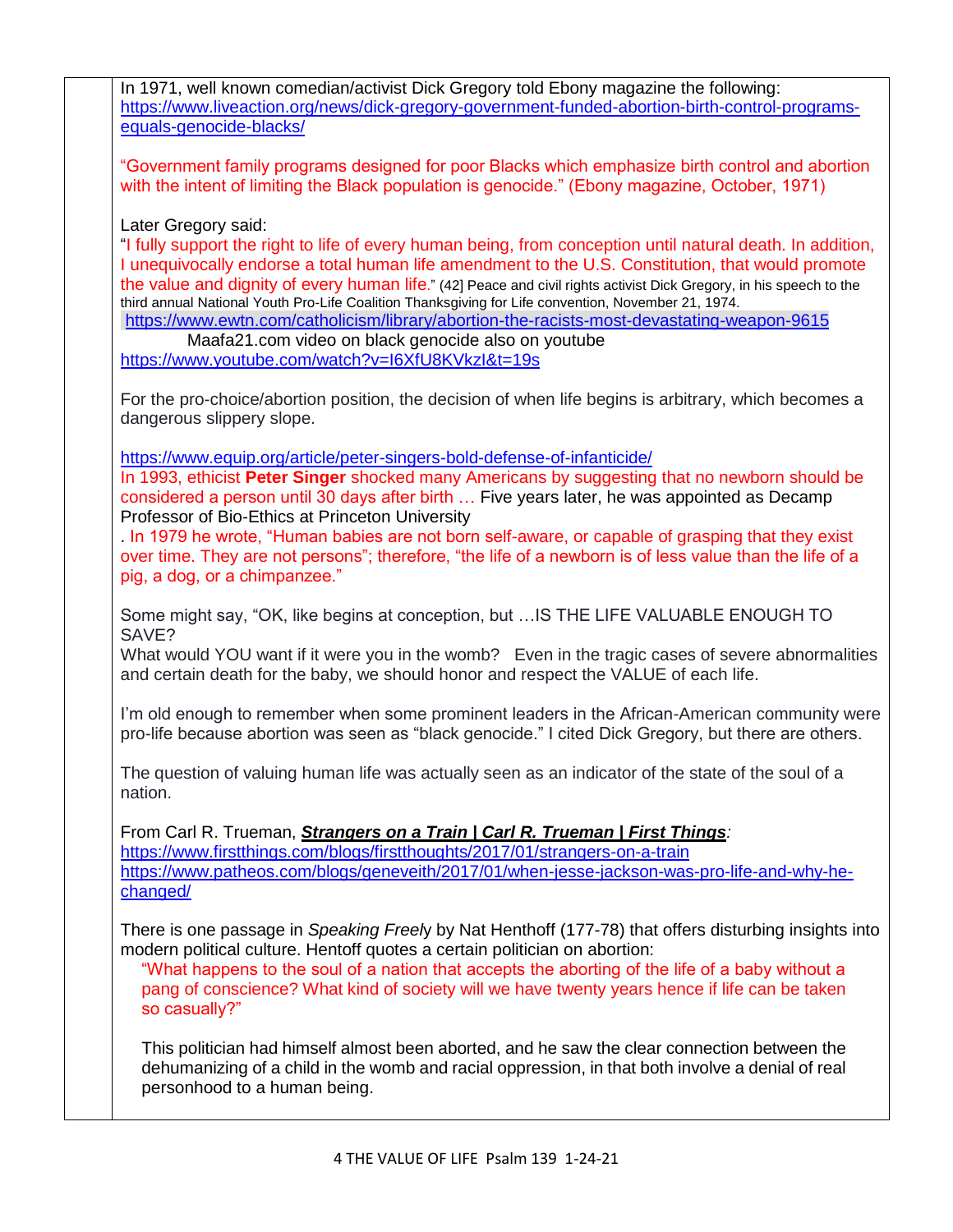Later on, this politician decided to run for president and magically changed his mind on abortion. His name? Jesse Jackson."

[https://www.lifesitenews.com/news/jesse-jackson-once-pro-life-runs-away-from-question-about](https://www.lifesitenews.com/news/jesse-jackson-once-pro-life-runs-away-from-question-about-abortion-as-black)[abortion-as-black](https://www.lifesitenews.com/news/jesse-jackson-once-pro-life-runs-away-from-question-about-abortion-as-black)

It is a sad irony that the MLK Jr. Holiday and the anniversary of Roe v Wade often fall on the same week.

Dr. King and other leaders of the civil rights movement in the 60's were opposed to abortion in the black community.

Planned Parenthood's founder Margaret Sanger was committed to limiting the spread of childbirth among the Black community. She was an eager eugenicist, basically arguing more children from the fit, less from the unfit. Minorities and those who were impoverished and those who had any kind of physical or genetic affliction were considered the people who were unfit, who should not have babies. In other words, Planned Parenthood and the entire movement that it was a part of, were actually based in racism.

<https://albertmohler.com/2021/01/18/briefing-1-18-21>

In the debate over when does life begin and does all life have value, we must face this question… TO WHOM WILL YOU GIVE THE BENEFIT OF THE DOUBT?

The baby or those who are unclear about when life begins?

To protect the 'least of these' shouldn't we give the benefit of the doubt to the life of the baby?

There are all sorts of issues that flow out of this topic and they can't and won't all be addressed this morning. We had an excellent informative training yesterday that went far deeper, so if you have questions there are folks here who can talk with you.

My concern this morning is to take us back to the BIG PICTURE and the biblical perspective about life.

This issue isn't the only "pro-life" issue, but it is FOUNDATIONAL. Other pro-life concerns disappear for those who are not allowed to live at all.

How should we then live? From "prophetic voice to pastoral voice"

-Embrace a pro-life ethic from the thoughts of our hearts to our actions – EX; James has already mentioned caring for the oprhans and widows. That is pro-life

-Repent of murder in the heart and dehumanizing others who may disagree on this or other issues. -Embrace the forgiveness that comes from Christ for our sins that violate the biblical ethic of Valuing

Life – whether it is actual abortion or other specific acts of hatred, violence and anger towards others that violated the "image of God' in them.

-Jesus brings healing to those who know the brokenness of sin.

## **ONE STEP THAT GUIDES OUR HEARTS BACK TO Christ IS Communion**

The Bible is clearly pro-life so it is counter-intuitive that we celebrate a death through our songs and through this table before us.

Jesus lay down his life for us. There is a difference between His death and ours. We are all headed for death as a result of our fallen world. We don't have a choice, but Jesus did. Jesus did not have to die. He chose to die.

The only pro-choice death that I celebrate is that of Christ. He chose death to give us life.